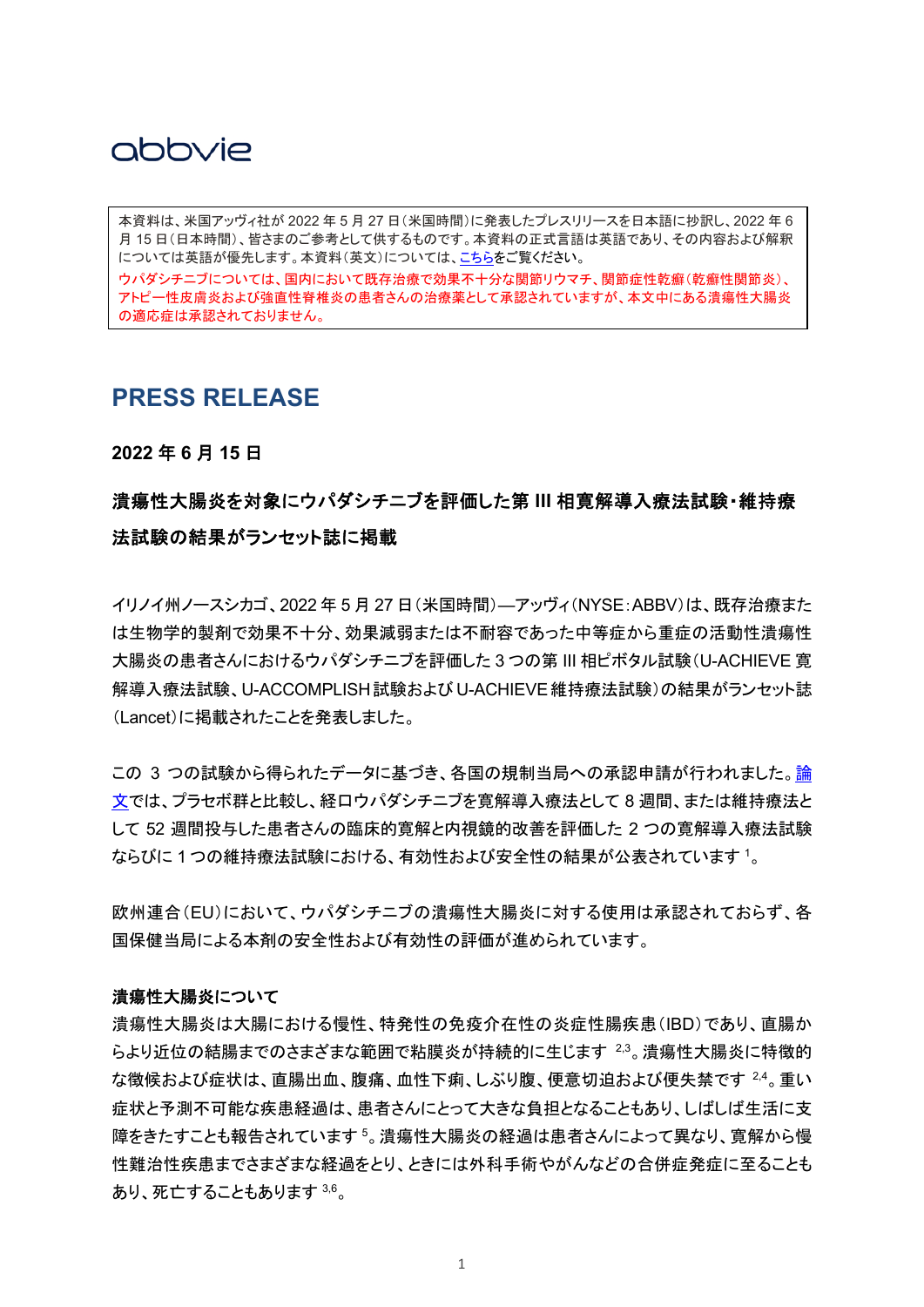## abbyje

### **U-ACHIEVE** 寛解導入療法試験、ならびに **U-ACCOMPLISH** および **U-ACHIEVE** 維持療法試験 について **6,7-10**

これら 3 つの第 III 相試験は、中等症から重症の潰瘍性大腸炎の患者さんを対象とした多施設共 同、無作為化、二重盲検、プラセボ対照試験です。1 日 1 回 45 mg を投与する寛解導入療法と 1 日 1 回 15 mg または 30 mg を投与する維持療法において、ウパダシチニブの有効性および安全 性を評価しています。U-ACHIEVE 寛解導入療法試験、2 番目の寛解導入療法試験である U-ACCOMPLISH 試験、および U-ACHIEVE 維持療法試験で得られた主要な結果は、それぞれ [2020](https://www.abbvie.co.jp/content/dam/abbvie-dotcom/jp/documents/press-release/2020_1224_01.pdf) 年 12 [月](https://www.abbvie.co.jp/content/dam/abbvie-dotcom/jp/documents/press-release/2021_0714.pdf)、[2021](https://www.abbvie.co.jp/content/dam/abbvie-dotcom/jp/documents/press-release/2021_0714.pdf) 年 2 月および 2021 年 6 月に発表されています。詳細は [www.clinicaltrials.gov](https://www.clinicaltrials.gov/)(NCT03006068、NCT03653026、NCT02819635)に掲載されています。

#### ウパダシチニブについて

アッヴィの科学者が発見し、開発したウパダシチニブは、選択的かつ可逆的なヤヌスキナーゼ (JAK)阻害剤で、複数の免疫介在性炎症性疾患を対象に研究が進められています 11-17。酵素およ び細胞アッセイにおいて、ウパダシチニブは JAK-2、JAK-3 およびチロシンキナーゼ(TYK)-2 と比 較して JAK-1 に対しより強い阻害能力を示しました <sup>12</sup>。特定の JAK 酵素の阻害が、治療効果にど のような意義を持つのかは現時点ではわかっていません。

ウパダシチニブは、EU において関節リウマチ、アトピー性皮膚炎、体軸性脊椎関節炎および関節 症性乾癬(乾癬性関節炎)の治療薬として承認を得ています。体軸性脊椎関節炎、クローン病、巨 細胞性動脈炎および高安動脈炎を対象とするウパダシチニブの第 III 相試験が進行中です 12-18。

#### 世界各国で処方情報は異なります。完全な情報は各国の製品表示をご参照ください。

#### 消化器領域におけるアッヴィについて

潰瘍性大腸炎やクローン病といった炎症性腸疾患(IBD)の領域を大きく発展させるため、アッヴィ は強固な臨床試験プログラムを実施し、最先端の研究に取り組んでいます。革新と学習、そして適 応を通して、IBD による患者さんの負担をなくし、患者さんの生活を長期にわたって改善していくこ とを目指しています。消化管領域におけるアッヴィについて、詳細[はこちらを](https://www.abbvie.com/our-science/therapeutic-focus-areas/immunology/immunology-focus-areas/gastroenterology.html.)ご覧ください。

#### アッヴィについて

アッヴィのミッションは現在の深刻な健康課題を解決する革新的な医薬品の創製と提供、そして未 来に向けて医療上の困難な課題に挑むことです。患者さん一人ひとりの人生を豊かなものにする ため次の主要領域に取り組んでいます。免疫疾患、がん、神経疾患、アイケア、ウイルス、ウイメン ズヘルス、消化器疾患、さらにアラガンエステティクスポートフォリオの製品・サービスです。アッヴィ の詳細については、[www.abbvie.com](http://www.abbvie.com/) をご覧ください。Twitter アカウント[@abbvie](https://twitter.com/abbvie)、[Facebook](https://www.facebook.com/AbbVieGlobal)、 [Instagram](https://www.instagram.com/abbvie/)、[YouTube](https://www.youtube.com/user/AbbVie) や [LinkedIn](https://www.linkedin.com/company/abbvie) でも情報を公開しています。